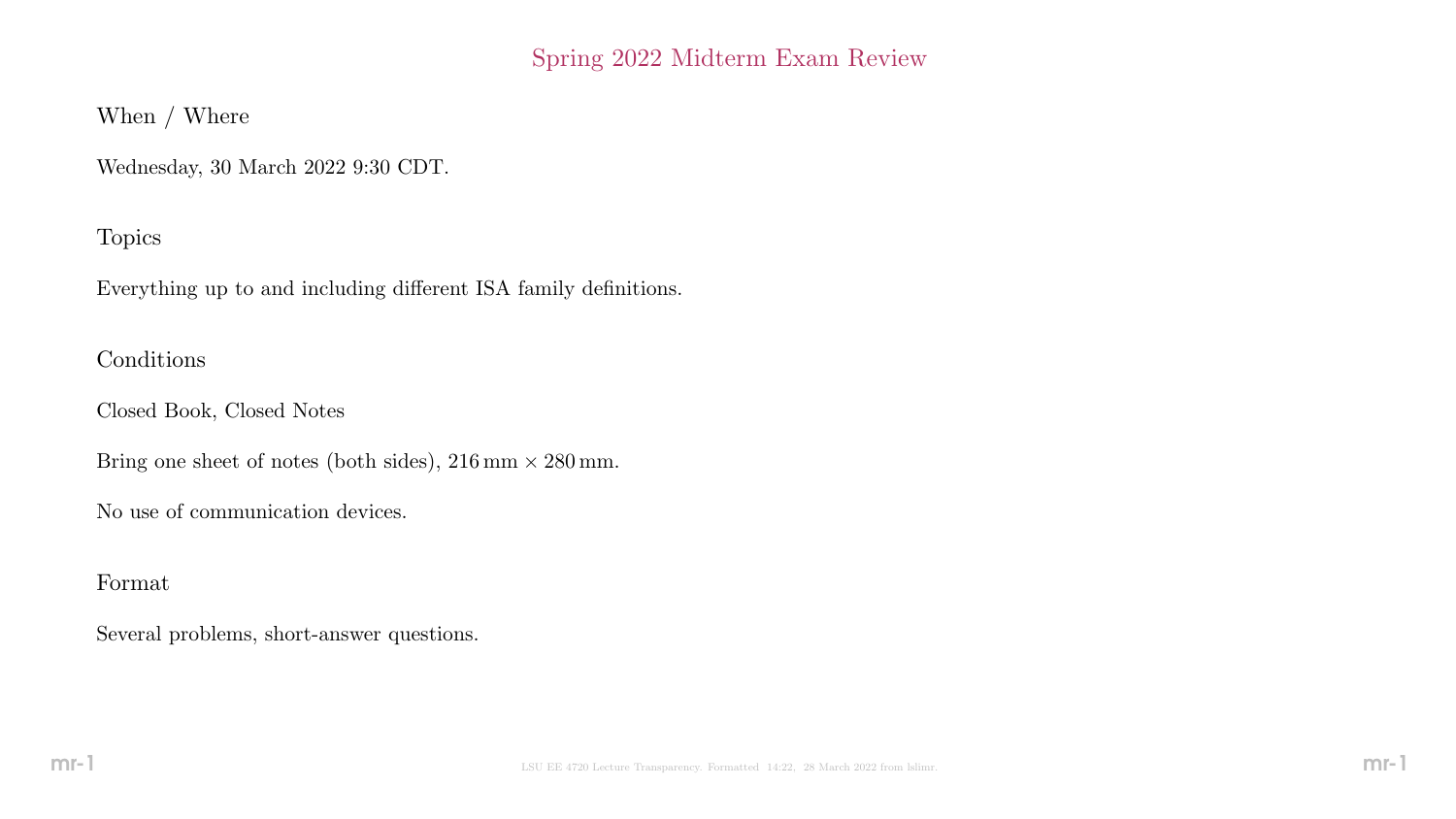#### Resources

Solved tests and homework:. <https://www.ece.lsu.edu/ee4720/prev.html>

Statically Scheduled MIPS Study Guide:. . .

. . . <https://www.ece.lsu.edu/ee4720/guides/ssched.pdf>

Study Recommendations

Study this semester's homework assignments. Similar problems may appear on the exam.

Solve Old Problems—memorizing solutions is not the same as solving.

Following and understanding solutions is not the same as solving.

Use the solutions for brief hints and to check your own solutions.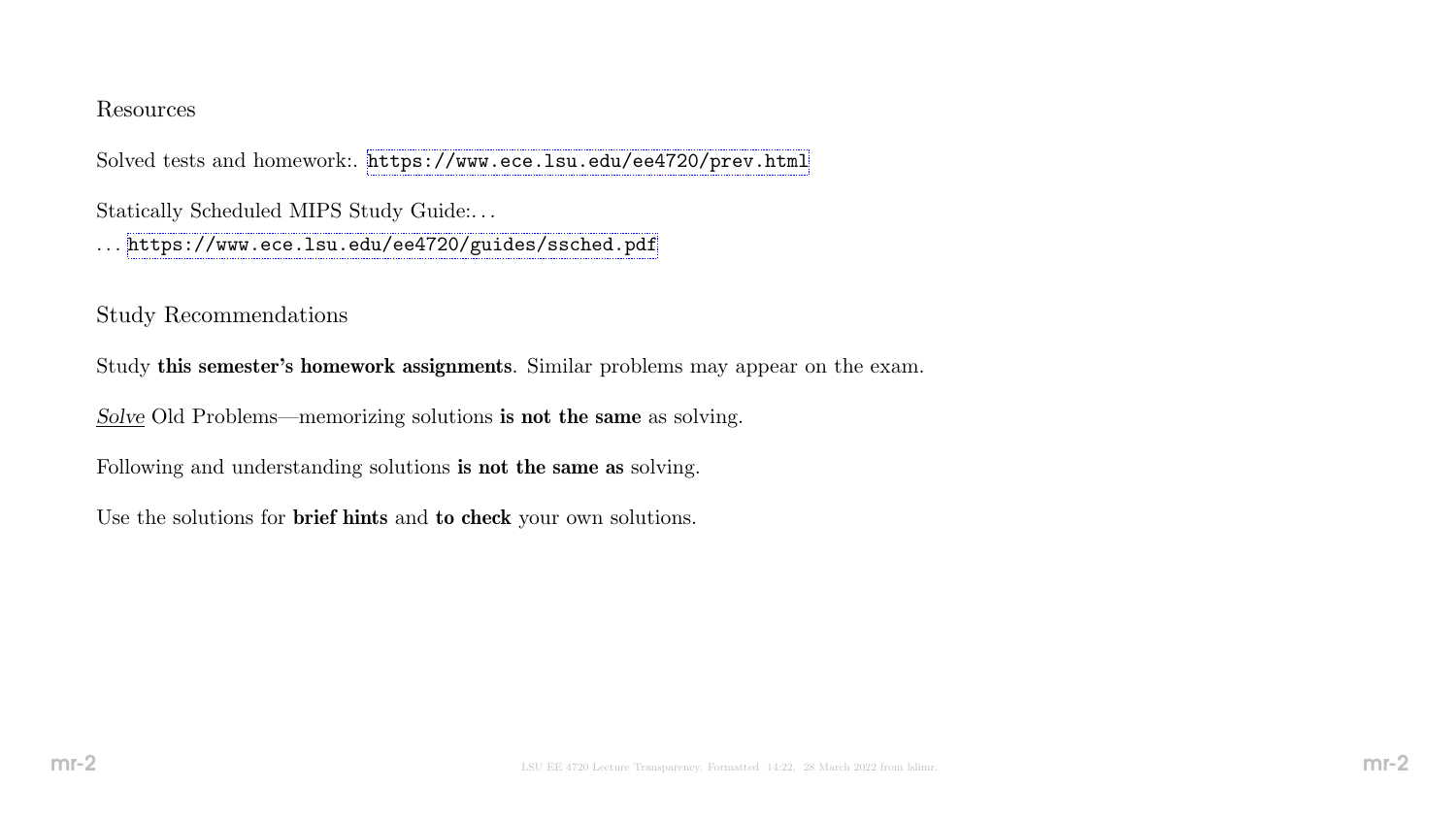# Emphasis

## MIPS Programming and Instruction Use

Should be able to write MIPS programs.

Should be able to easily understand MIPS programs.

Should be able to use other ISAs' instructions in examples.

Not required to memorize instruction names, except for common MIPS instructions.

#### MIPS Implementation

Implementation Diagrams and Pipeline Execution Diagrams

They are a team, so study them together.

ISA Families

MIPS v. SPARC v. ARM A64 v. RISC-V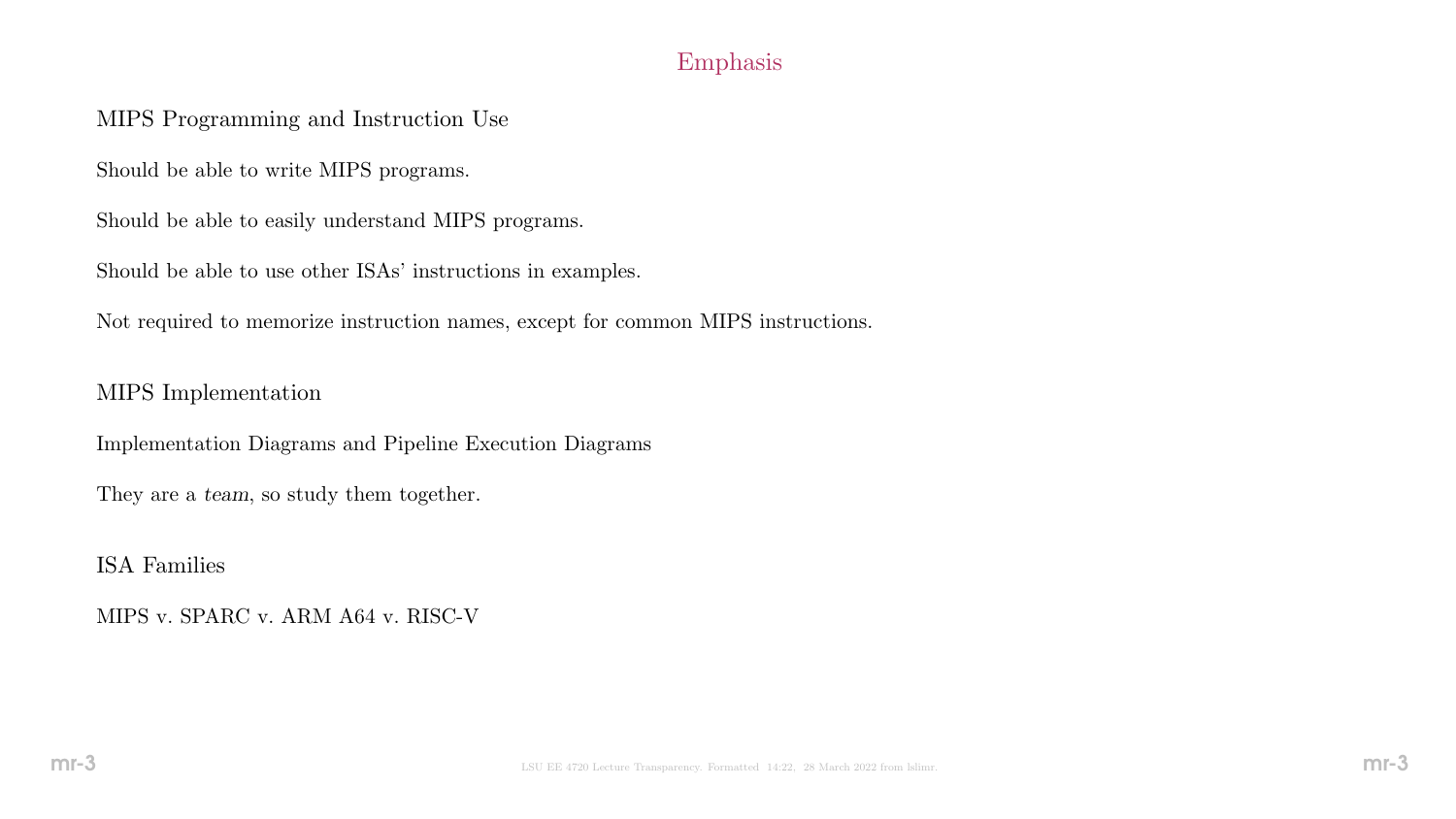# Topics

ISA v. Implementation.

See Lecture Slides 1—https://www.ece.lsu.edu/ee4720/2022/lsli01.pdf

Why separating ISA from implementation is important.

Why it's hard to design an ISA without bias towards first implementation.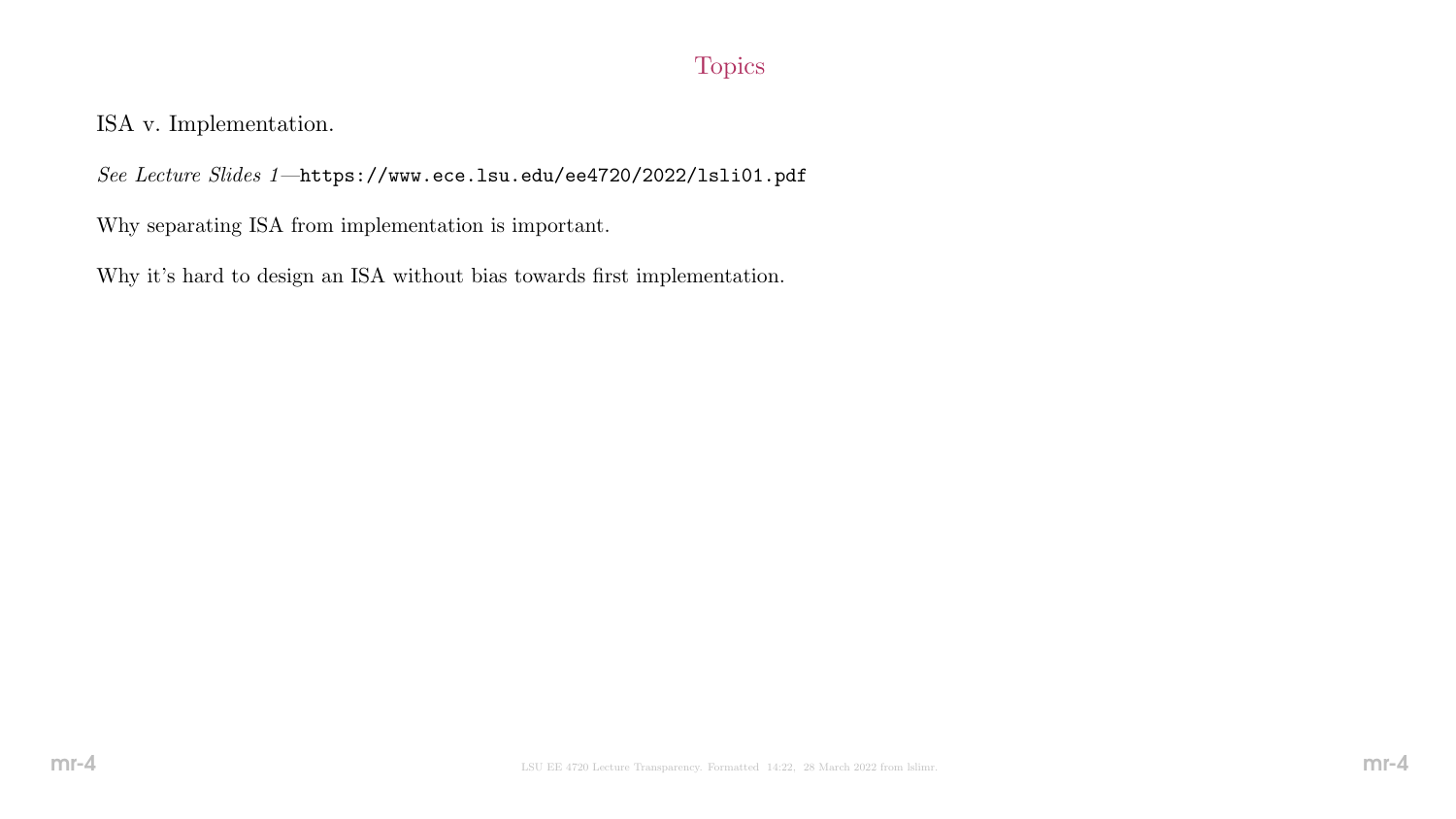# MIPS ISA

See MIPS Overview—https://www.ece.lsu.edu/ee4720/2022/lmips.s.html

Write and read programs.

Understand how instructions are coded.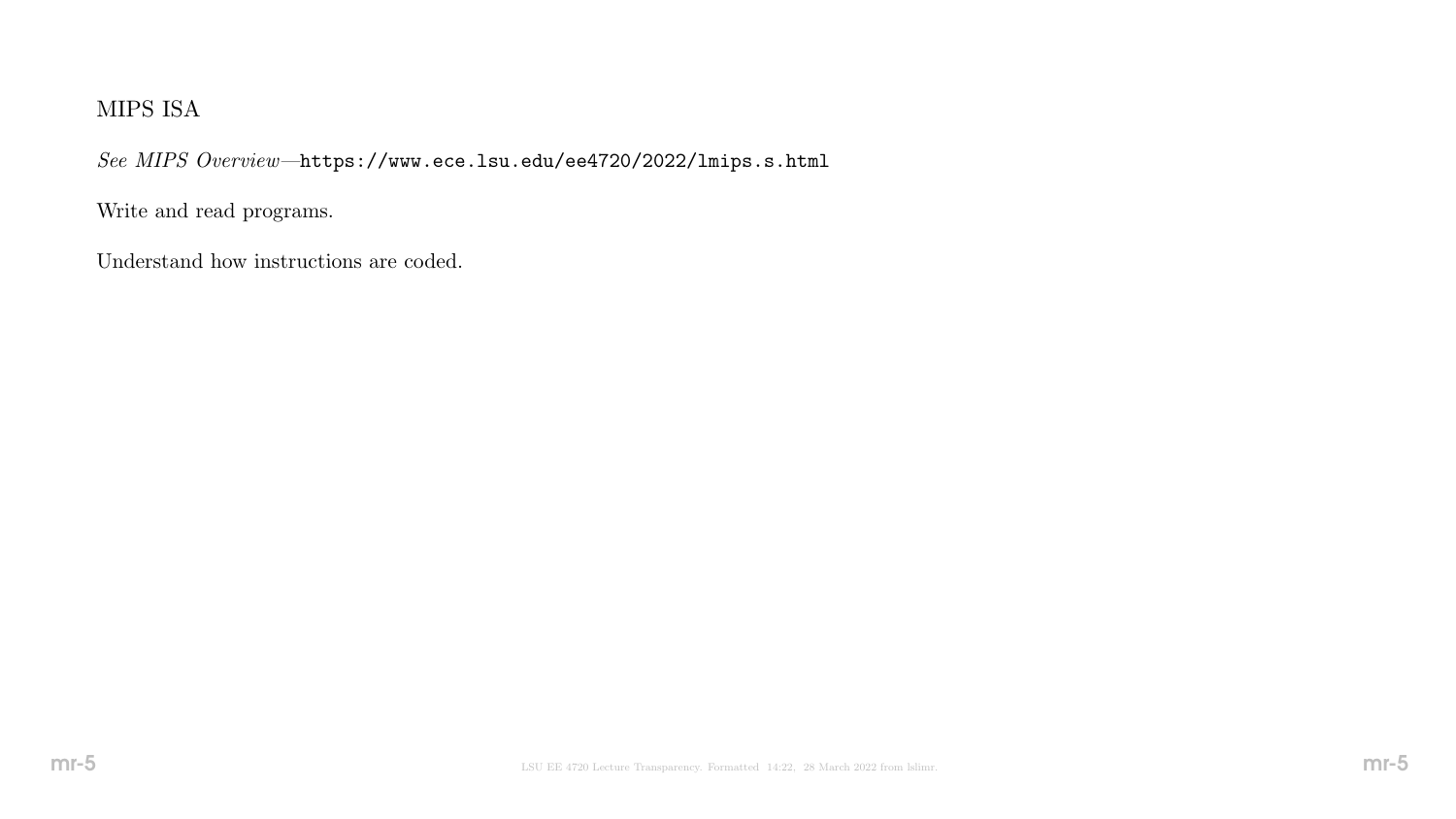#### Statically Scheduled MIPS Implementations

See Lecture Slides 6—https://www.ece.lsu.edu/ee4720/2022/lsli06.pdf and Statically Scheduled Study Guide-<https://www.ece.lsu.edu/ee4720/guides/ssched.pdf>

#### Unpipelined Implementation

Understand relationship between insn format and connections to register file, etc.

Pipelined Implementation Versions

Basic (no bypassing).

ALU bypassing, branch in ID.

Many variations covered in class and in assignments.

Terminology

Dependency Definitions

Hazard Definitions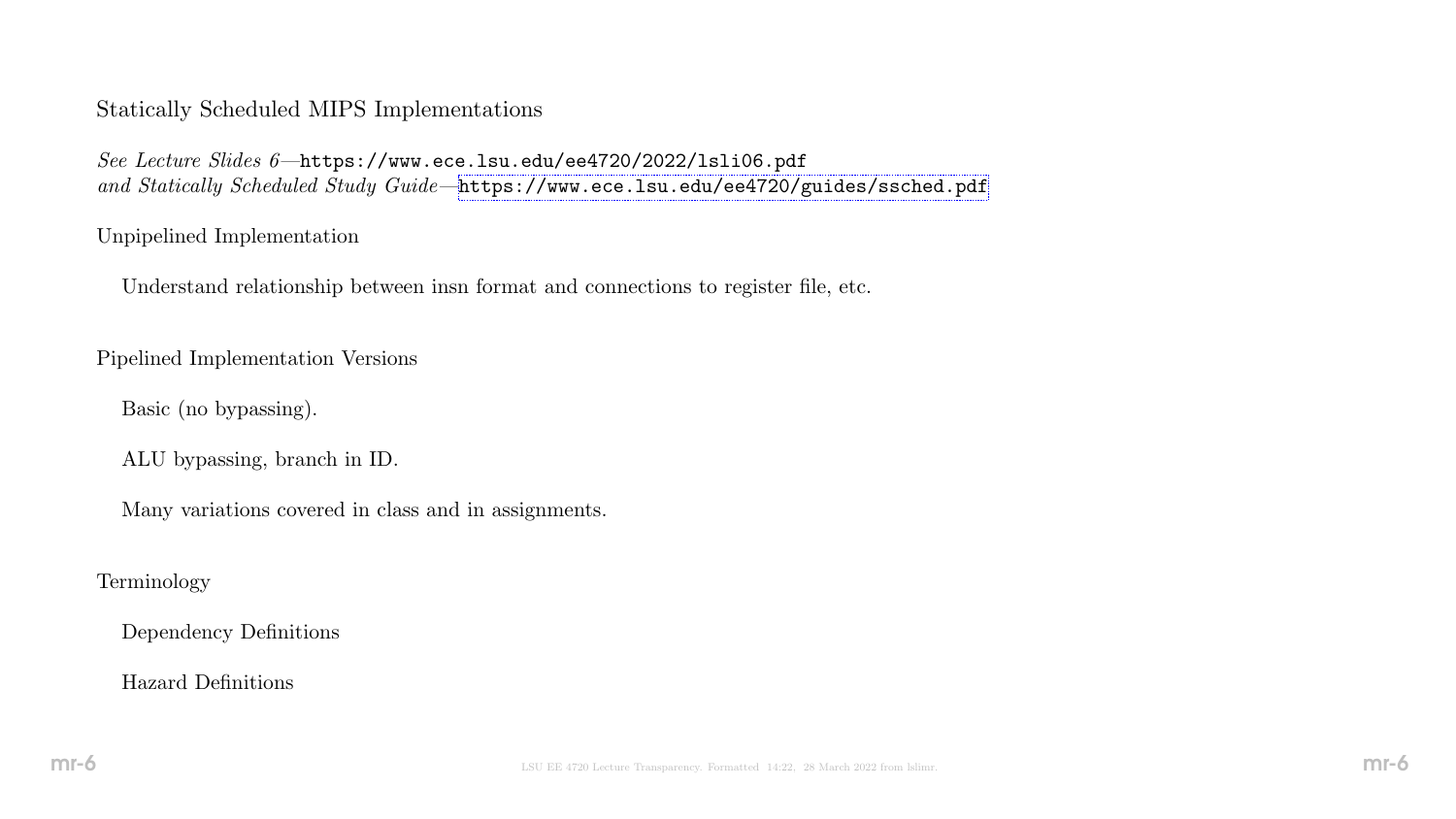### MIPS Implementation Skills

For a Given Pipelined Implementation

Show pipeline execution diagrams.

Show register contents at any cycle.

### Design control logic.

Determine instruction throughput (IPC or 1/CPI).

Add bypass paths.

Add functional units.